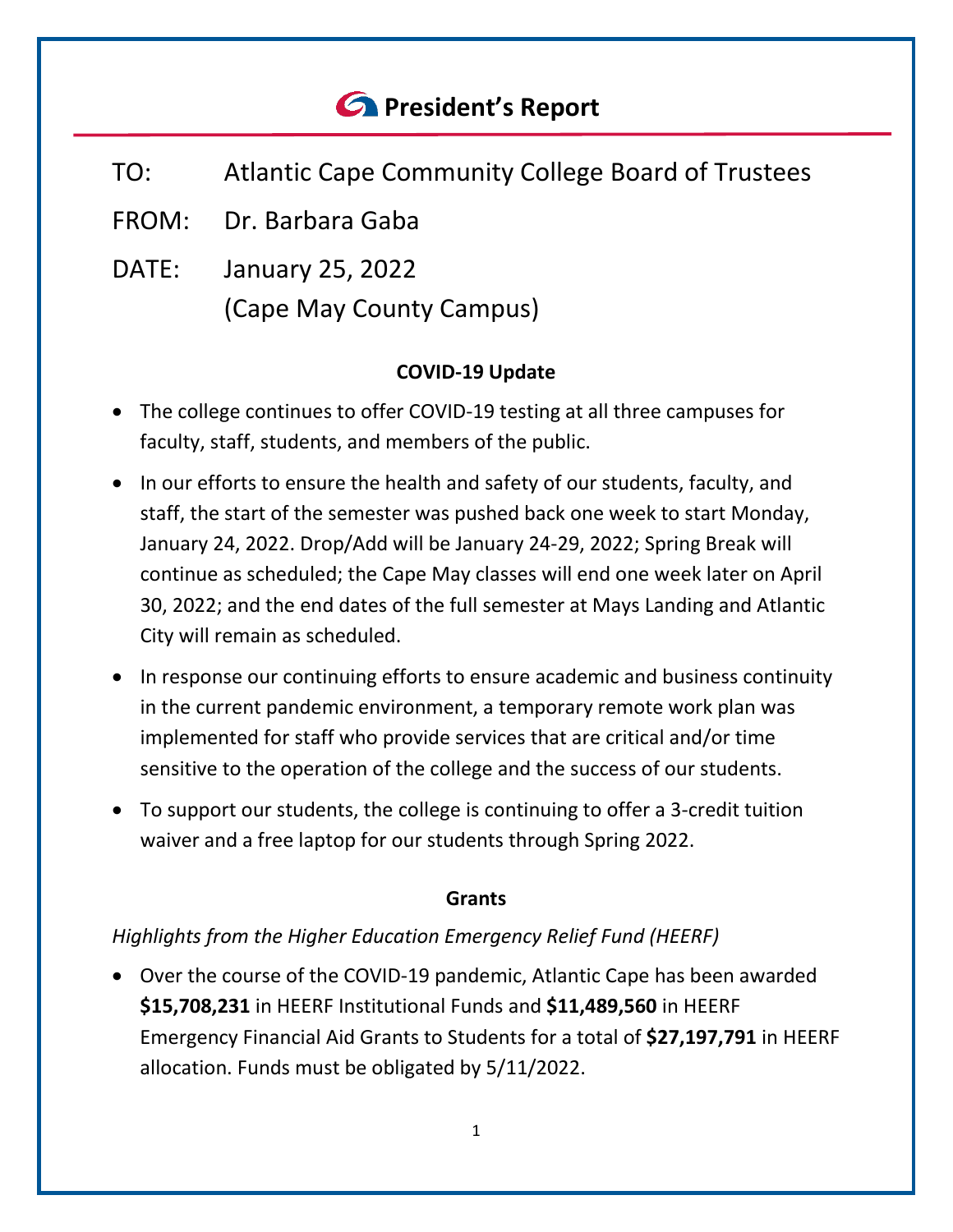## *HEERF Institutional Funds*

- HEERF Institutional Funds expended to date total **\$10,458,357**.
- **Major Initiatives include:**
	- o Three credit waiver engagement / re-engagement initiatives (Fall & Spring FY22)
	- $\circ$  Debt amnesty Over 1,250 students received debt amnesty for balances accrued during the pandemic for terms 2020SP through 2021SP totaling over \$1,075,000
	- o Loaner Laptop Programs
		- The student loaner laptop program is continuing to distribute laptops to students. As of January 20, approximately (1600) laptops have been distributed to students and distribution is expected to continue at a consistent rate over the Spring and Summer semesters.
	- o Student and academic services temporary staff hires
	- o Recovery of Tuition and Fee revenue losses
	- o Numerous software purchases for academic and student services and supplemental resources for students (e.g. Zoom licenses, etc.)
	- o Implementation of Health and Safety Protocols
	- o COVID and vaccination awareness and information initiatives
	- o Food voucher programs for students at all three campuses

# *HEERF Student Emergency Funds*

- Atlantic Cape's total HEERF Student Emergency Awards allocation is **\$11,489,560**. Cumulative to date, Atlantic Cape has disbursed **\$7,554,150** to 5,913 unduplicated students with 10,279 individual awards (most students received more than one award).
- For Fall 2021, **\$3,543,300** in HEERF Student Emergency Funds was disbursed to 2,801 students as of 12/14/21. These funds provide direct financial support to students for any component of their cost of attendance and/or assistance with emergency costs associated with the Coronavirus.
- Students will have the opportunity to receive HEERF Student Emergency Funds for Spring 2022 (upon receiving their attestation).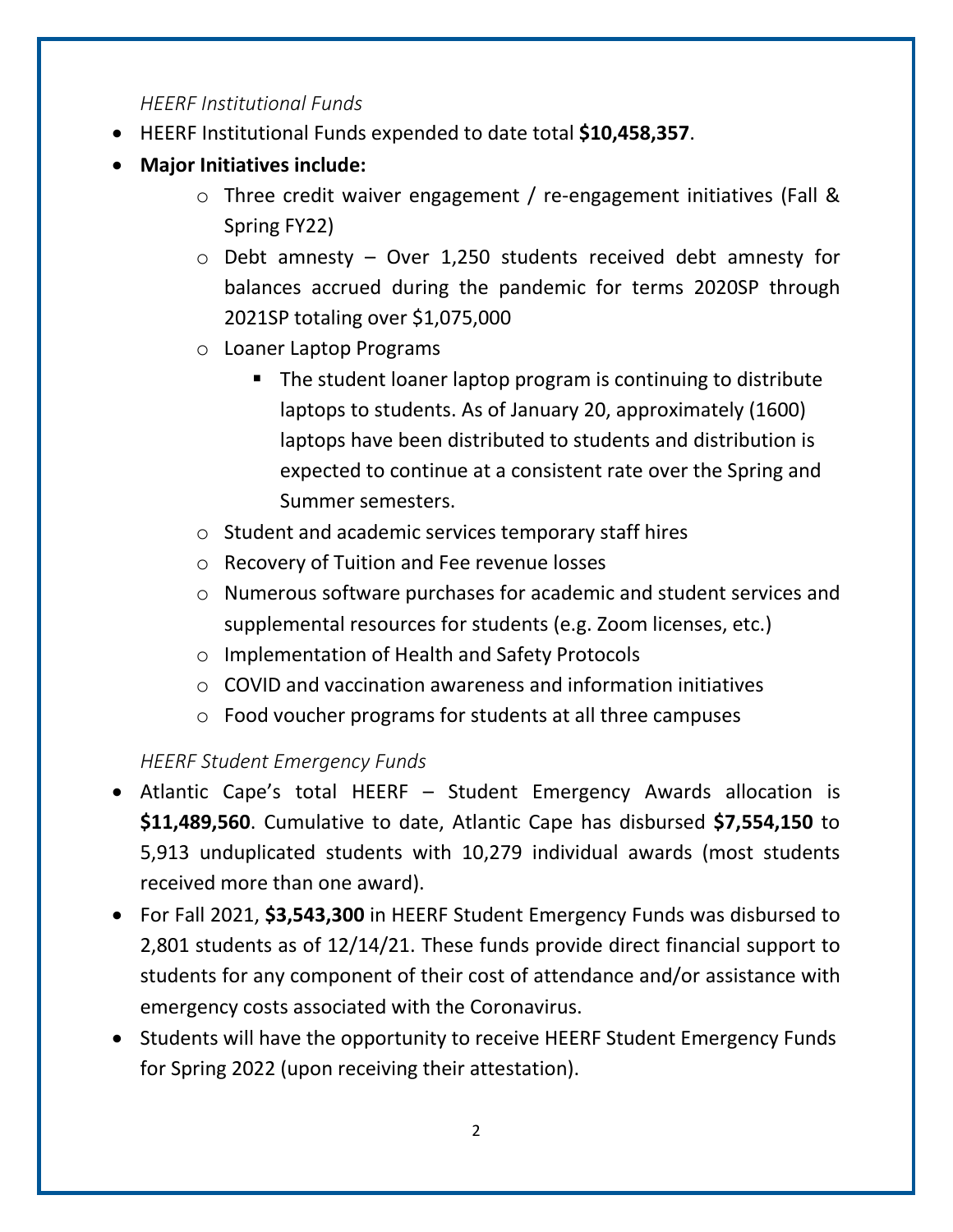#### *NACUBO Grant*

• The College has been selected to participate in a grant by the National Association of College and University Business Officers (NACUBO) to strategically finance sustainable, equitable student outcomes. This is a threeyear grant, not to exceed \$35,000. This is an exciting opportunity to work with other selected colleges and universities to develop a national budgeting model. Leslie Jamison, Chief Financial Officer, will lead this initiative.

## **Wind Training Center**

- Construction on the Wind Training Center addition to the Worthington Atlantic City Campus is scheduled to start the week of February 7.
- On December 12, 2021, the Atlantic City Council authorized the lease of dock space at Gardner's Basin to Atlantic Cape for the Basic Safety and Sea Survival training.

#### **Workforce Development**

- The Atlantic City Free Public Library has contracted with Atlantic Cape to provide 10 Computer Basics workshops (4.5-hour sessions) and 10 Computer Basics 2 Workshops (3-hour sessions) for citizens of Atlantic City to help minimize the digital divide.
- The Emergency Medical Technician (EMT) program is scheduled to start at the Cape May County Campus on January 29.

## **Technology Upgrades**

• The Information Technology department has recently addressed a critical Cyber Security concern in the industry called Log4J. The vulnerability enables a hacker to take control of devices on the internet if the device is running certain versions of Log4J. The ITS team responded immediately using recently developed Incident Response procedures and resolved all known critical, high and medium level issues in the Atlantic Cape Community College environment within the first 2 days of the issue.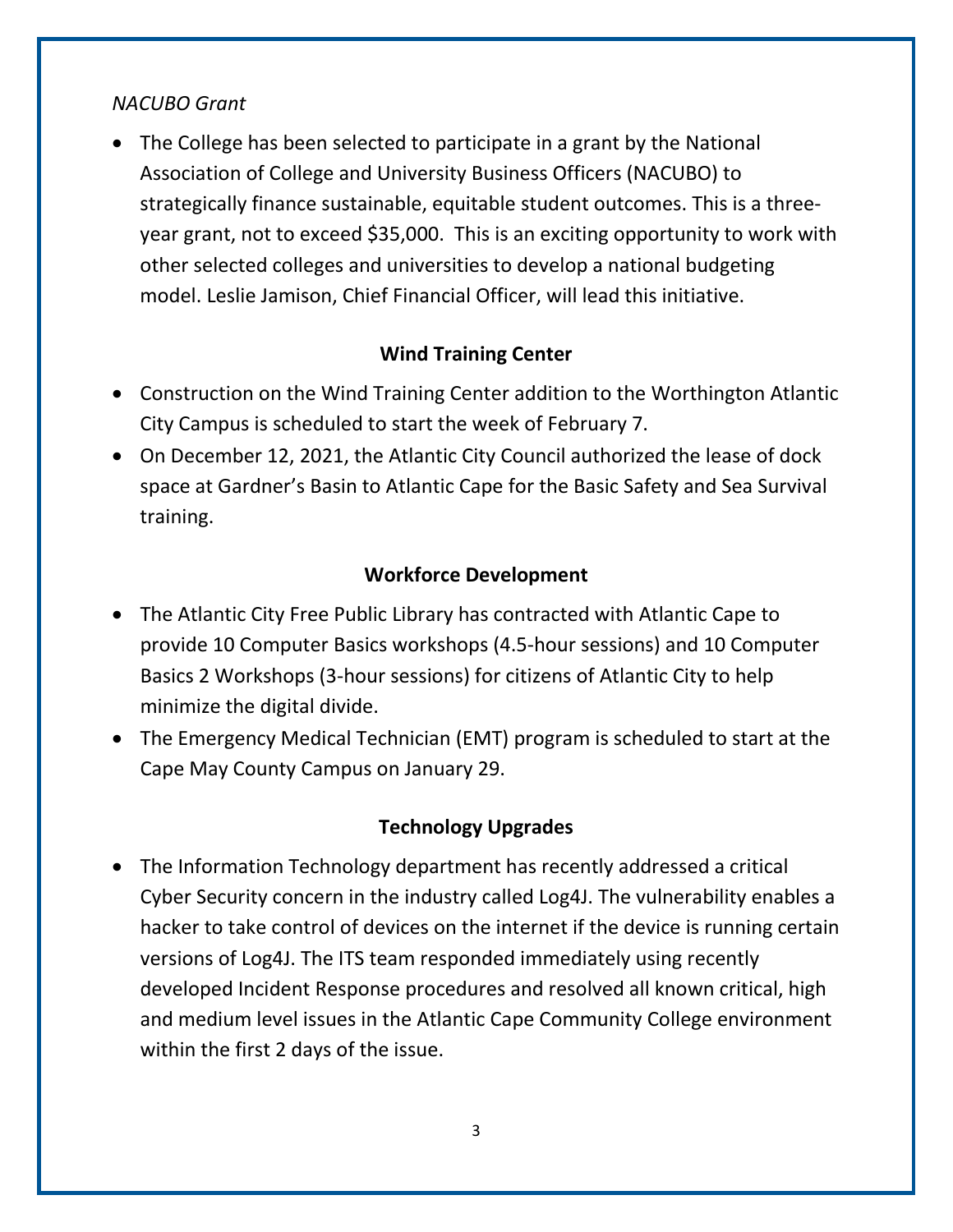• The Disaster Recovery project is currently underway. The Board of Trustees will be asked to approve all required Disaster Recovery Software and Hardware components (see Resolution #48 – Award of Bids). The site is expected to be completed with basic recovery testing by June/July 2022.

## **Community Outreach - Cape May County**

## *First Responders Training Course*

- The Cape May County Campus hosted an *Active Threat Integrated Response Course* presented by the Cape May County Prosecutor's Office and Louisiana State University's National Center for Biomedical Research and Training from December 13-17, 2021. Thirty (30) first responders from Cape May and Atlantic Counties attended the course. Administered by the Department of Homeland Security and conducted by LSU in conjunction with FEMA's National Training and Education Division, the course helps first responders build the critical skills they need when faced with mass-consequence events and is designed to improve the integration between law enforcement, fire, and the EMS during active threat incidents by setting up emergency scenarios and allowing the teams to role play their responses integrating with all departments. Ultimately, this training helps first responders save more lives.
- Lt. Jeffrey Laag of the Cape May Fire Department thanked Atlantic Cape for allowing the course to run on the Cape May County Campus, stating it's a "benefit to use our local resources" instead of having our first responders traveling to locations that may require overnight stays. Bill Kline of the Galloway Township Police Department agreed, stating, "Having the use of a local building helps with getting used to bigger and varied locations."

# **Community Outreach – Atlantic City**

## *ESL Workshop at the Boys & Girls Club of Atlantic City*

• Atlantic Cape and the Boys & Girls Club of Atlantic City partnered to offer a five-week English as a Second Language (ESL) workshop for club parents at the Boys & Girls Club's Chelsea location. Fifteen parents were recognized on December 14 for completing the workshop, "Preparing English Language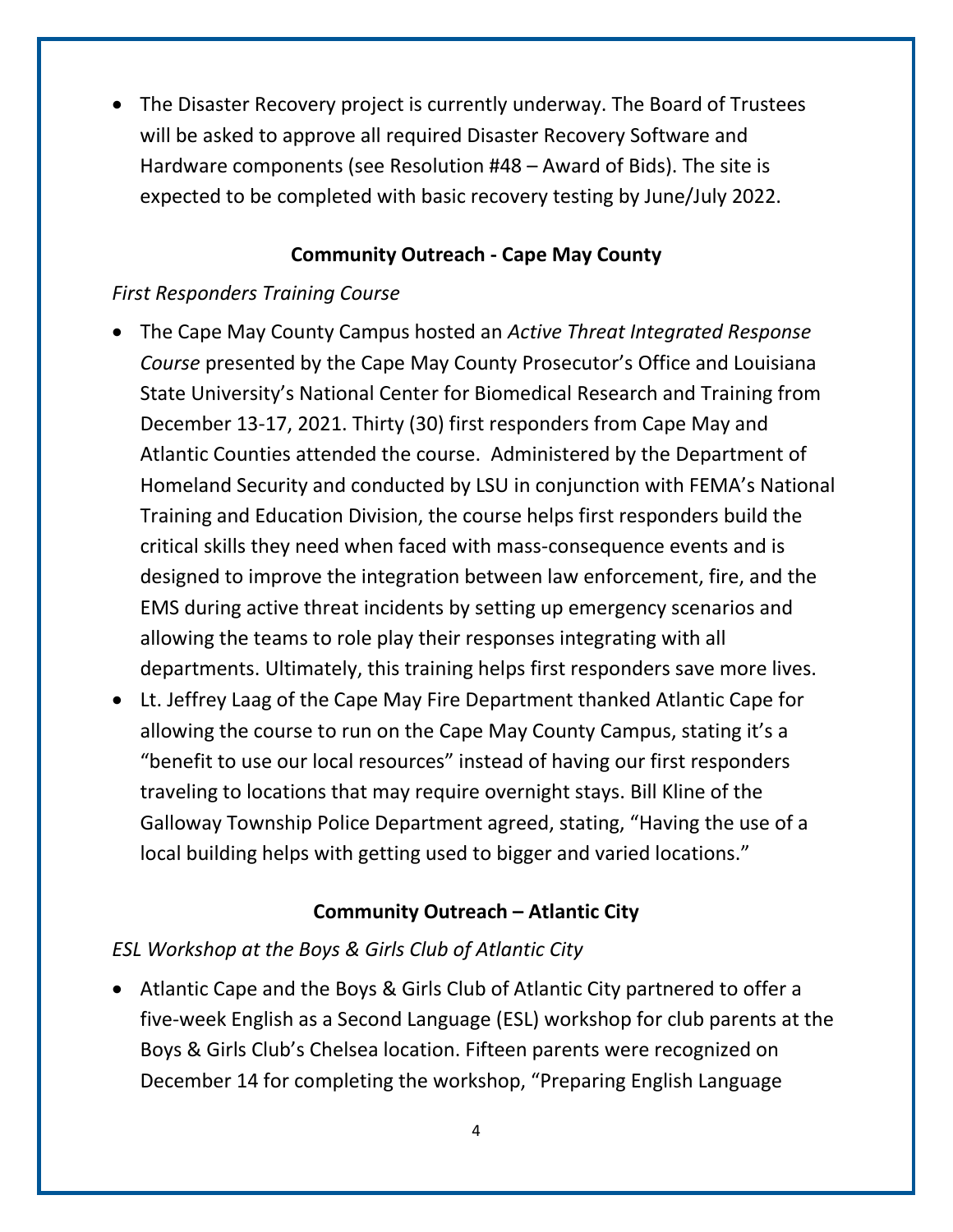Learners for Successful Employment in the Workplace," which was funded by a \$9,500 grant from Borgata Hotel Casino & Spa. Atlantic Cape will continue to offer these workshops in the community throughout the spring semester at other community-based locations.

## *Hope for the Holidays*

• More than 350 wrapped gifts were distributed to children and teens in Atlantic City at Brown's Park on December 18 at Atlantic Cape's Hope for the Holidays event. The event was organized in partnership with Angels in Motion, the Matthew Bee Memorial Fund, and Atlantic County Hope One. Gifts were collected at various locations in Atlantic County and were also provided by the Atlantic County Toys for Kids Program, PetSmart, and many other donors.

# **Foundation**

## *Naming Opportunities*

• The Foundation regularly solicits potential donors to leave a legacy through the naming opportunities campaign. Most recently, Mr. and Mrs. Peter Caporilli have pledged to purchase the naming rights for a teaching kitchen on the first floor of M-building in the Academy of Culinary Arts on the Mays Landing Campus (see Resolution #49, endorsed by the Ad-Hoc Naming Committee). The value of the space is \$25,000, as previously approved by the Board of Trustees.

## *Giving Tuesday*

• Giving Tuesday was held on November 30, 2021. In total the event raised \$6,000 from 58 donors. Donors were able to designate their contribution for student scholarships, the Food Pantry, the baseball field renovation campaign, or other areas of greatest need.

# *OceanFirst Bank Scholarship Donation*

• OceanFirst Bank generously donated \$40,000 to the Atlantic Cape Foundation for student scholarships. A check presentation was held on the Mays Landing Campus on December 22, 2021, attended by Jeff Ropiecki, Vice President of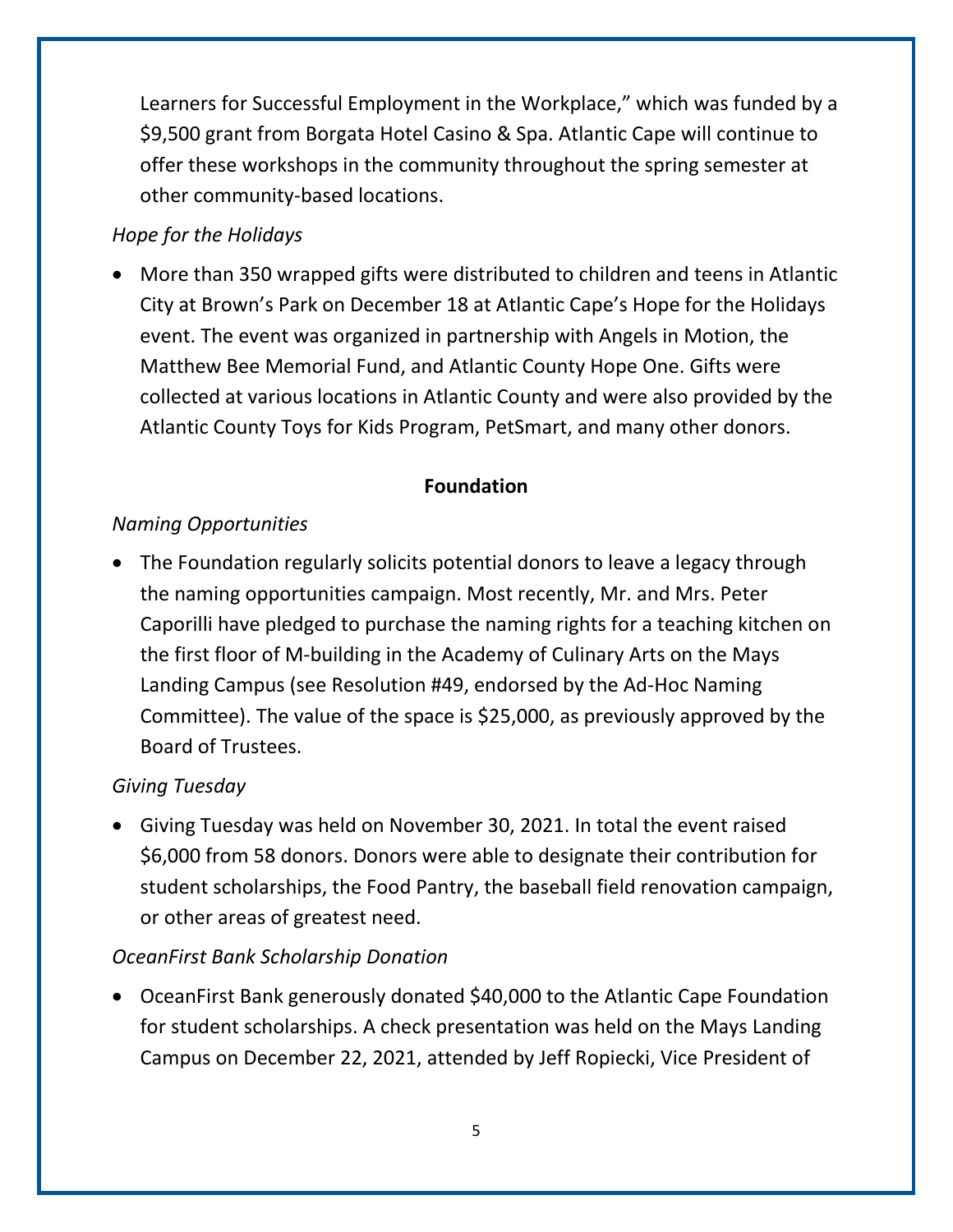Commercial Lending, as well as Dr. Robert Previti, a member of the OceanFirst Foundation Board of Directors as well as Atlantic Cape's Board of Trustees.

# *President's Holiday Reception*

- On December 1st, Dr. Barbara Gaba and the Atlantic Cape Foundation Board of Trustees hosted the President's Holiday Reception in Careme's Restaurant.
- The purpose of the Holiday Reception is to thank the major donors to the Atlantic Cape Foundation, which provides scholarships to our students, including those students attending the Academy of Culinary Arts. This year's event was held in Careme's in honor of the 40th anniversary of the Academy, which we are celebrating this year.
- The event was not only an expression of appreciation to the donors for their support but also a showcase of the talents of our Academy of Culinary Arts faculty and students, who provided delicious food and desserts. It was clear that the Academy does an incredible job of educating our students in every facet of the culinary industry, and guests at the event came away with the knowledge that their donations positively impact our students.
- Live musical entertainment for the event was provided by the talented 5-piece band, "Bo Knows" & The Educators, featuring our very own Professor Bo Zilovic.

# **Commencement Update**

• Plans for the 55<sup>th</sup> Annual Commencement Ceremony, to be held May 19, 2022, are underway. Mr. James Allen, Chairman of Hard Rock International and Chief Executive Officer of Seminole Gaming, has been selected as the Keynote Speaker. With the Board's approval, Mr. Allen, an alumnus of Atlantic Cape, will be awarded an Honorary Associate in Applied Science (A.A.S.) degree in Hospitality Management in recognition of his outstanding accomplishments and commitment to the Atlantic City region and Atlantic Cape Community College's students (see Resolution #51).